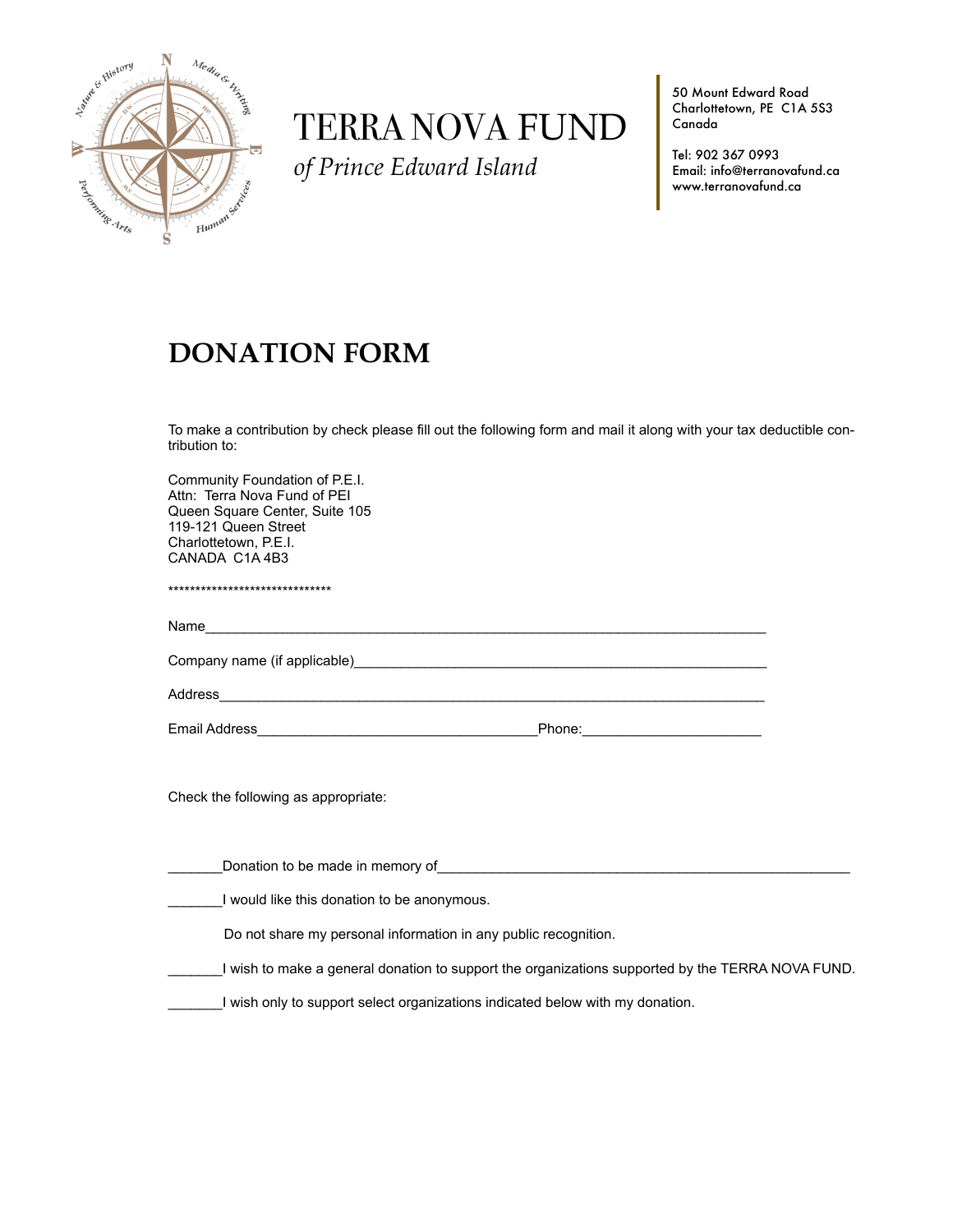# **TARGETED TERRA NOVA FUND'S BENEFICIARIES:**

The following organizations have been targeted by the TERRA NOVA FUND to receive financial support during the 2014-2015 charitable giving year.

Please indicate the amount of your donation to the left of the specified organization.



#### *Human Services:*

- PEI Newcomers Association
- \_\_\_\_\_\_\_\_\_\_The Hospice Palliative Care Association of PEI Fund
	- \_\_\_\_\_\_\_\_\_\_Canadian Friends Service Committee

#### *History, Heritage & Environment:*

- \_\_\_\_\_\_\_\_\_\_UPEI Department of History
- Parks and People Association of PEI
- \_\_\_\_\_\_\_\_\_\_Community Museums Association of PEI
- \_\_\_\_\_\_\_\_\_\_Island Nature Trust

#### *Performing Arts:*

- \_\_\_\_\_\_\_\_\_\_ACCELERANDO Classical Music Performance Fund, Confederation Centre of the Arts Foundation
- PEI Symphony Orchestra
- \_\_\_\_\_\_\_\_\_\_UPEI Department of Music Recital Series
- \_\_\_\_\_\_\_\_\_\_National Youth Orchestra of Canada
- Singing Strings
- \_\_\_\_\_\_\_\_\_\_Indian River Festival
- \_\_\_\_\_\_\_\_\_\_Debut Atlantic
	- Watermark Theatre Inc.